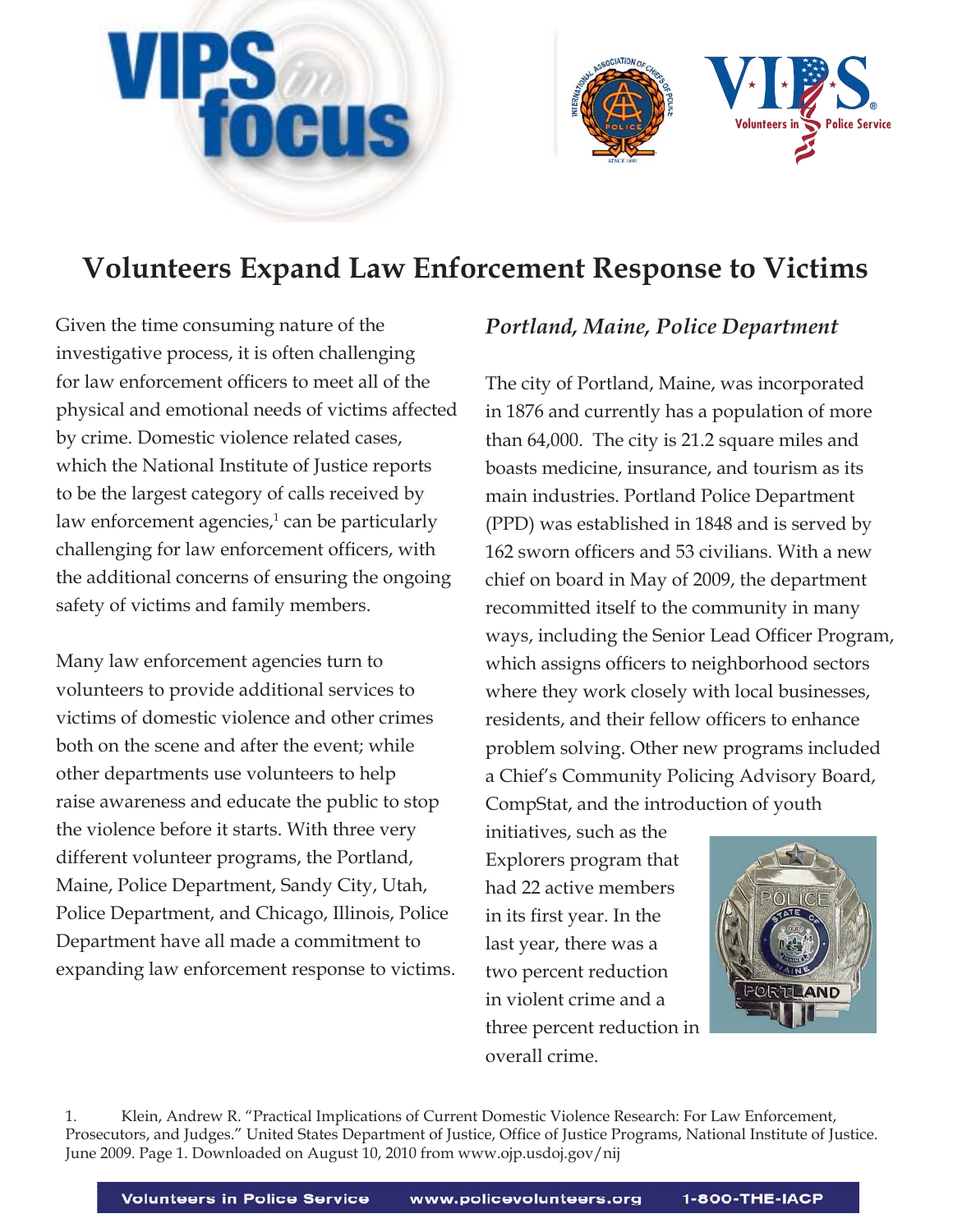#### *Trauma Intervention Program*

PPD's Trauma Intervention Program (TIP) has been active in Portland for six years. There are currently 38 active volunteers. As far as the TIP volunteers are concerned no call is too small. From the elderly woman whose wallet has been stolen to the murder of a local resident, TIP volunteers stand by ready to assist victims of traumatic events and their families. In 2009, TIP helped 785 clients and call volume was up in 2010.

Volunteers' response time to the incident scene is excellent. The goal from dispatch to volunteer contact is within two minutes, and volunteers work to get to victims within 20 minutes. Volunteers consider themselves guests on the scene and stay as long as the client needs. When a volunteer's work is done, he or she checks back in with the emergency responder and debriefs with the TIP Manager, both to support the volunteer's emotional health and to determine if follow up is needed for the victim. TIP clients are offered ongoing services, including counseling.

TIP volunteers range in age from teenagers to 90 years old. Volunteers are recruited via news articles, ads in local publications, and at local fundraisers. Criminal and motor vehicle background checks, as well as child protective services checks are conducted on all TIP volunteers. All volunteers go through the TIP Training Academy and receive 55 hours of training over a two week period and are assigned mentors for continued training and support.

Each volunteer is given a TIP bag containing tissues, flashlights, children's blankets, crayons, resource guides, taxi vouchers, and other items

volunteers have found to come in handy when on a call. Volunteers also receive a training manual and pagers. Volunteers pay for the manuals, but are offered financial assistance with pagers. Volunteers accept responsibility for their own transportation. TIP national liability protects volunteers in lawsuits. Monthly meetings for TIP volunteers are held to keep participants engaged. Each year, TIP volunteers are honored at the Heroes with Heart Event.

PPD officers see the volunteers as a tremendous asset. The TIP Program was embraced quickly because officers could see the results immediately.

## *Family Crisis Services*

Thirty percent of all Portland cases are domesticviolence related – averaging about 1,200 cases a year. PPD gives office space to Family Crisis Services (FCS), a non-profit organization offering many domestic violence assistance resources to community members, ranging from support groups to workplace education to an elder outreach program. FCS has its own pool of volunteers to answer its 24 hour domestic violence hotline. The phone volunteers receive a 36 hour training that is offered at least three times a year. Calls received range from the need for shelter to just having someone on the other end to listen and talk. Through FCS, incarcerated women can participate in a writing group, a book club, and an educational group. They also offer a Young Adult Abuse Prevention Program where a youth advocate leads workshops in middle and high schools to teach about bullying, stereotyping, and dating violence. FCS offers a training for TIP volunteers to familiarize them with the services available to victims.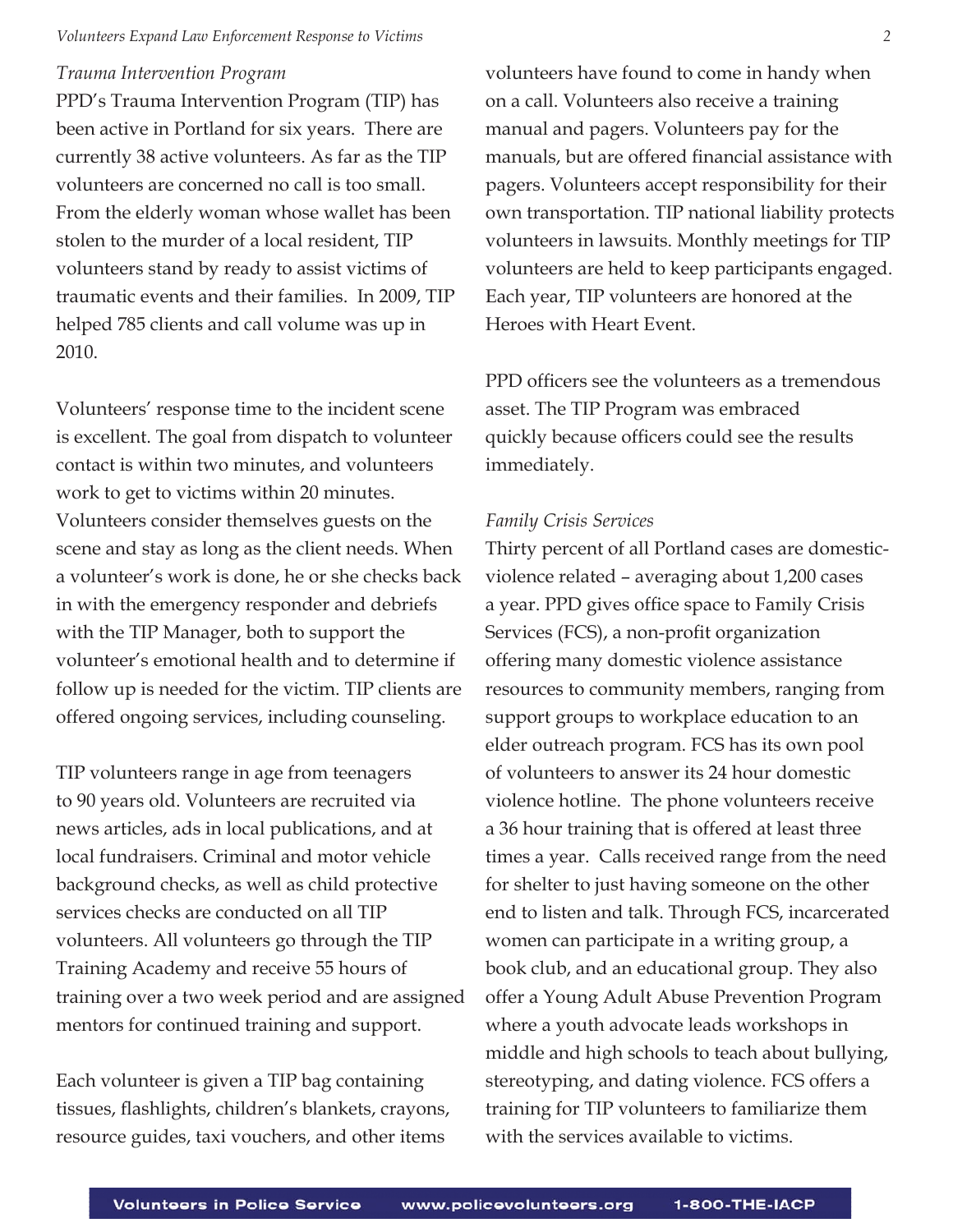# *Sandy City, Utah, Police Department*

Sandy City, Utah, is a suburb of Salt Lake City. It is the fifth largest city in Utah with a population of nearly 100,000. Sandy is home to the Rio Tinto Stadium and the 2009



Major League Soccer Cup winners Real Salt Lake, Jordan Commons entertainment and dining complex, and the Southtowne Exposition Center. Entertainment serves as Sandy's primary industry. Located at the base of the Wasatch Mountains, Sandy is served by the Sandy City Police Department's (SCPD) 112 sworn officers and 28 civilian staff. SCPD boasts 218 volunteers in a variety of programs including the Mobile Watch, Law Enforcement Explorers, Chaplain Program, and Children at Risk Intervention Program (C.A.R.I.).

## *Children at Risk Intervention Program*

The C.A.R.I. Program was designed to break the cycle of violence. C.A.R.I.'s case manager, youth court advocate, victim advocate, and therapist work closely with SCPD volunteers to assist victims, offenders, and families. From teen dating violence education to case work to mentoring, the goal is to reduce future criminal activity and keep victims safe from future harm.

The C.A.R.I. Program is composed of the Victim Advocate Program and Sandy Youth Court. The C.A.R.I. Advocate and Domestic Violence Victim Advocate Program allow officers and volunteers to work directly with victims, their perpetrators, and their families. Currently, seven law enforcement officers assist two hours a week by

helping with school work, teaching life skills, and setting goals. By developing positive interaction with law enforcement, they hope to reduce future criminal activity.

Advocate volunteers receive background checks, interviews, and must complete 20 hours of training, including 16 in-person and four hours online. Volunteers continue to receive training on a quarterly basis. Past training has covered the issues of Domestic Violence 101, understanding the criminal court process, and dealing with protective orders and civil stalking. The C.A.R.I. program is the only one like it in the state of Utah.

C.A.R.I. Advocates work with defendants and their families. They are assigned no more than two cases at a time and always work in pairs to ensure safety. They are required to turn in reports within 72 hours and are assigned to a case for a year. Advocates meet with the defendants and their families two to four times a month for about 30-45 minutes each time. The first time advocates visit the home, it is an announced visit. After that the visits are unannounced so that advocates can see the true dynamics of the home situation. The volunteers function as the eyes and ears of the police department and also assist in probation. For example, if they view drug paraphernalia in the home, they do not enter, but rather report it to law enforcement. Volunteers look to make sure the home is clean and safe, that children are not being neglected, and that there is no bruising on victims. They also observe if there are any mental health issues with the defendant or if there is a need for any kind of intervention. C.A.R.I. Advocates are issued cell phones as a means to contact dispatch and wear their ID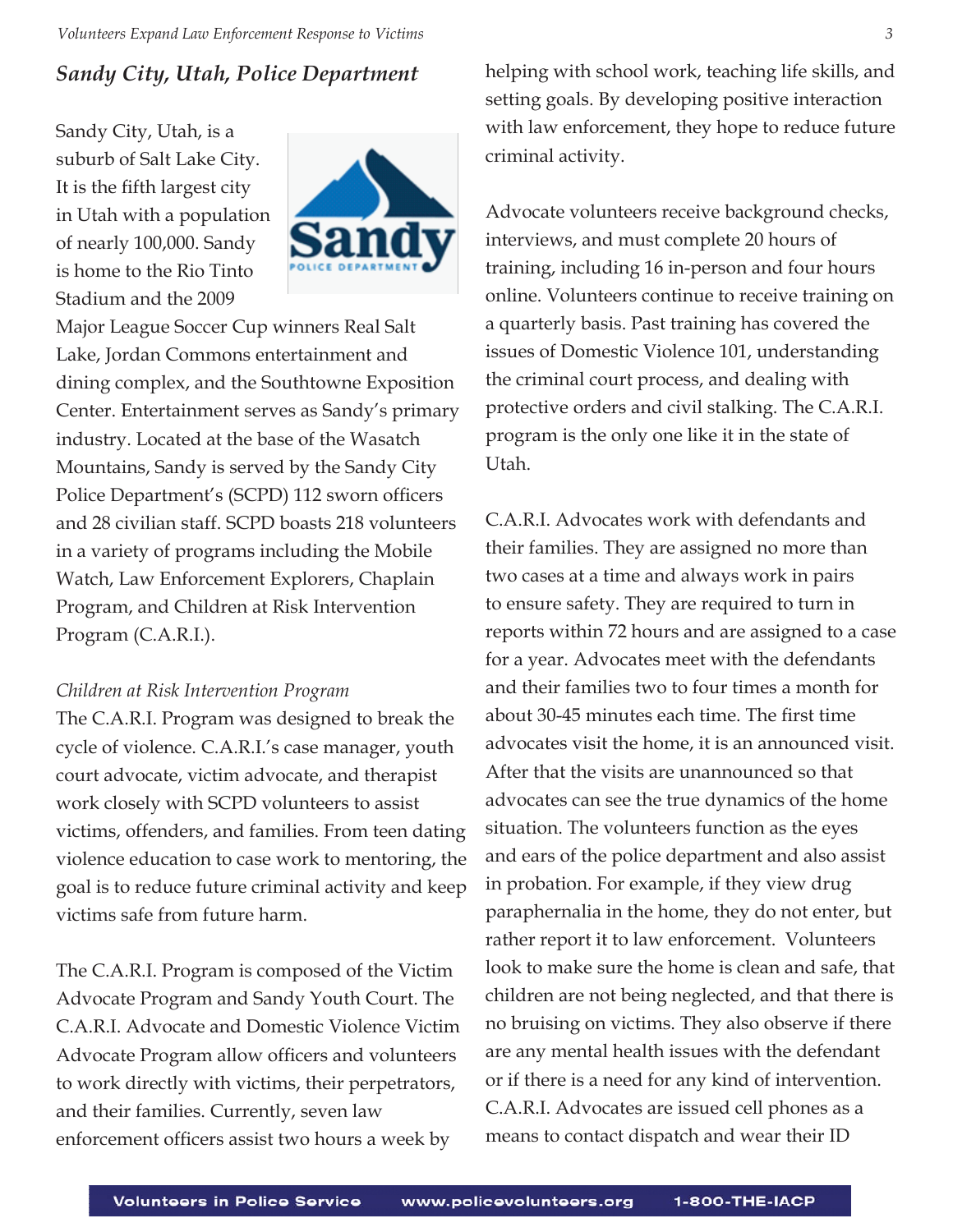badges at all times while working. Each advocate is also issued a key card that allows them to enter the Justice Building as needed. Advocates must be available by phone or email at any time. This allows the Coordinator to contact them with updated information and concerns.

Domestic Violence Victim Advocates act as liaisons with law enforcement and provide victims with resources such as safety planning, shelter information, and guidance on how to get protective orders. These advocates also follow up with police reports. Each volunteer must dedicate 24 hours each month to maintain active status with the program. Advocates are issued pagers and ID badges and are on call one day a week. Advocates are recruited through the Sandy community newsletter, the Sandy Police Web site, and through local colleges and universities. When interacting with officers, advocates introduce themselves, allow the officers to explain the situation, and only participate when the officer gives the go ahead. Advocates inform officers of any information disclosed in the process of talking to the victim. Advocates never respond to death calls unless a Chaplain has been paged and is unable to be reached.

## *Sandy Youth Court*

To break the cycle of violence, and prevent youth from becoming victims and offenders, Sandy offers a Youth Court program. The Sandy Youth Court consists of 35 high school-aged youth volunteers and 10 adult volunteers. Adult volunteers observe the proceedings and intervene if necessary. The Youth Court provides an opportunity for troubled youth to be judged by their peers and hear cases of first time offenders. Cases include shoplifting, alcohol offenses, and

criminal mischief. Hearings take place in a court setting and are heard by the youth panel instead of a judge



in the Juvenile Court. The accused appear before the jury along with their parents or guardians where questions are asked about the incident. After the jury is finished with the questioning, they deliberate a disposition that involves specialized classes, apology letters, community service, and counseling. Each participant is assigned a counselor from the jury panel who meets with them on a weekly basis to gauge their progress. Adult volunteers follow up with the youth volunteers to make sure they are checking up on their mentees. The Youth Court meets on the second and fourth Tuesday of each month and about 14 cases are heard at each meeting. The program offers restorative justice and guidance so an offense is not repeated. Members of the jury have witnessed life-changing experiences through the program and consider it to be very successful in helping troubled youth.

Young people apply to volunteer for Youth Court, go through a background check, are interviewed, and receive training. The training, held annually, includes classes on restorative justice and juvenile crime trends. Volunteers are required to commit six hours a month to the program. Last year the Sandy Youth Court heard 74 cases and there is an extremely high rate of completion of the program. Each year a banquet is held to honor the student volunteers and scholarships for continuing education are distibuted.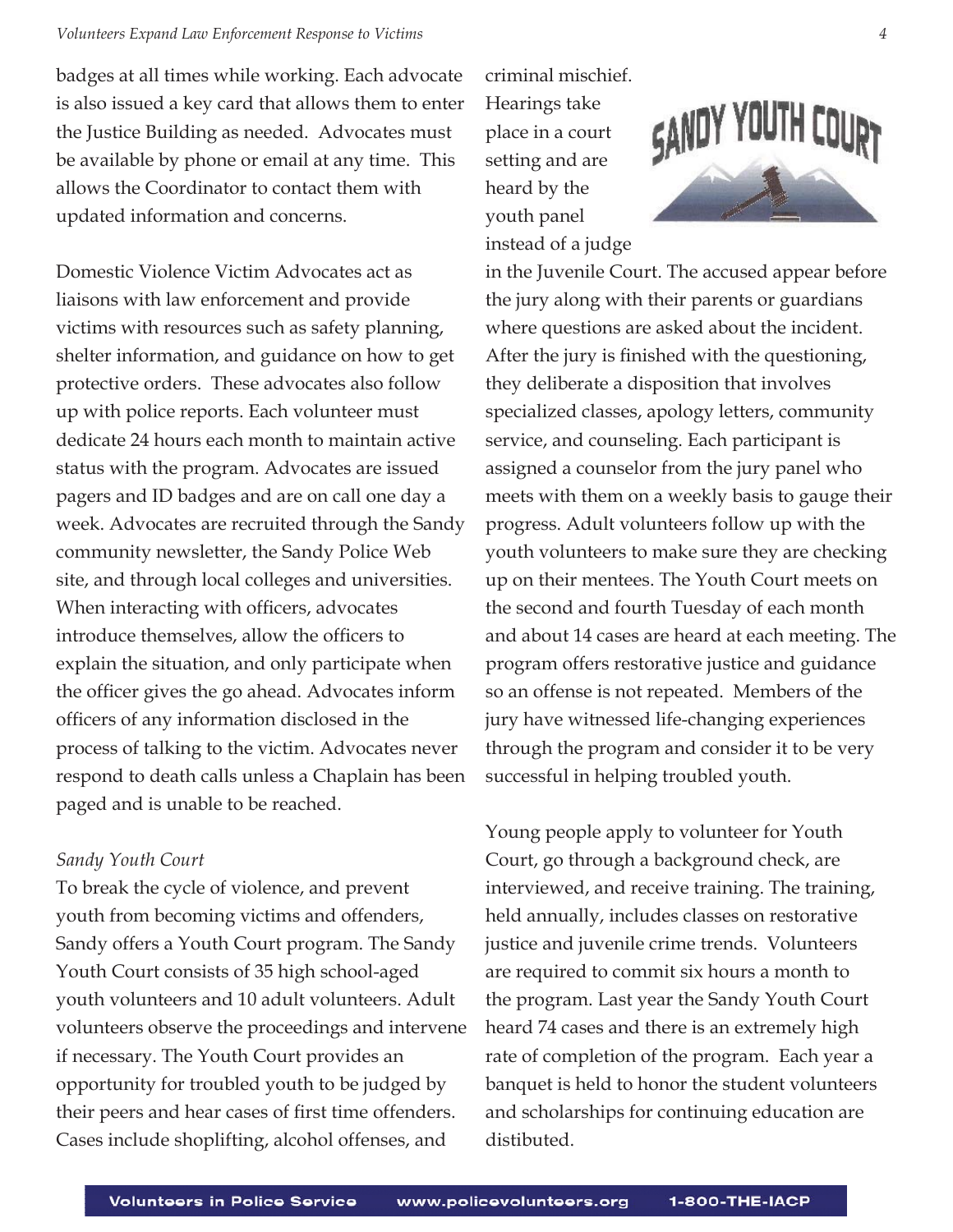## *Chicago, Illinois, Police Department*

With more than 2.8 million residents, Chicago is the largest city in the Midwest and the third largest city in the nation. It is one of the leading financial centers in the world and a popular tourist destination. Chicago is home to O'Hare International Airport, the second busiest airport in the world. While Chicago has its share of big city problems, the Chicago Police Department  $(CPD)$ , with 10,000 officers and 1,000 civilian staff, takes a progressive and proactive approach to dealing with crime and building partnerships in the city.

Since 1993, CPD has been structured under a community policing model called the Chicago Alternative Policing Strategy (CAPS). The city is divided into 25 districts, each with its own division office and CAPS officers. Through the CAPS program, community members, police, and other city agencies work together to identify and solve crime and quality of life problems. CPD engages volunteers from the community on a grassroots level through neighborhood beat meetings and district subcommittees that address youth, senior, faith-based, and domestic violence issues.



## *Domestic Violence Subcommittees*

CPD places a priority on raising awareness of domestic violence and on providing support for victims. In 1999, CPD received a grant from the Department of Justice's Office on Violence Against Women to implement a plan for structured community involvement around the issue of domestic violence. Within this structure, each district is assigned a Domestic Violence Liaison Officer (DVLO). The DVLOs receive monthly training on domestic violence related issues, such as the Cindy Bischof GPS monitoring law, updates to strangulation laws, and teen dating violence. The DVLOs then train other CPD officers, subcommittee volunteers, and community members.

Each district has its own Domestic Violence Subcommittee. The subcommittees bring community volunteers together with law enforcement officers to educate the public and raise awareness about domestic violence issues. The Domestic Violence Program Manager oversees the administration of the program, but each individual subcommittee functions independently with the support of its DVLO. Each subcommittee has two cochairs who direct committee activities. The chairs are responsible for setting meeting times, running the meetings, recruiting volunteers, tracking attendance, developing a calendar of activities, and staying in contact with the DVLO between meetings. Subcommittees vary in size from three members to 30. Subcommittees have their own processes for bringing in new volunteers. Some have an application or interest form, and others simply invite people to show up to the next meeting or event. The Domestic Violence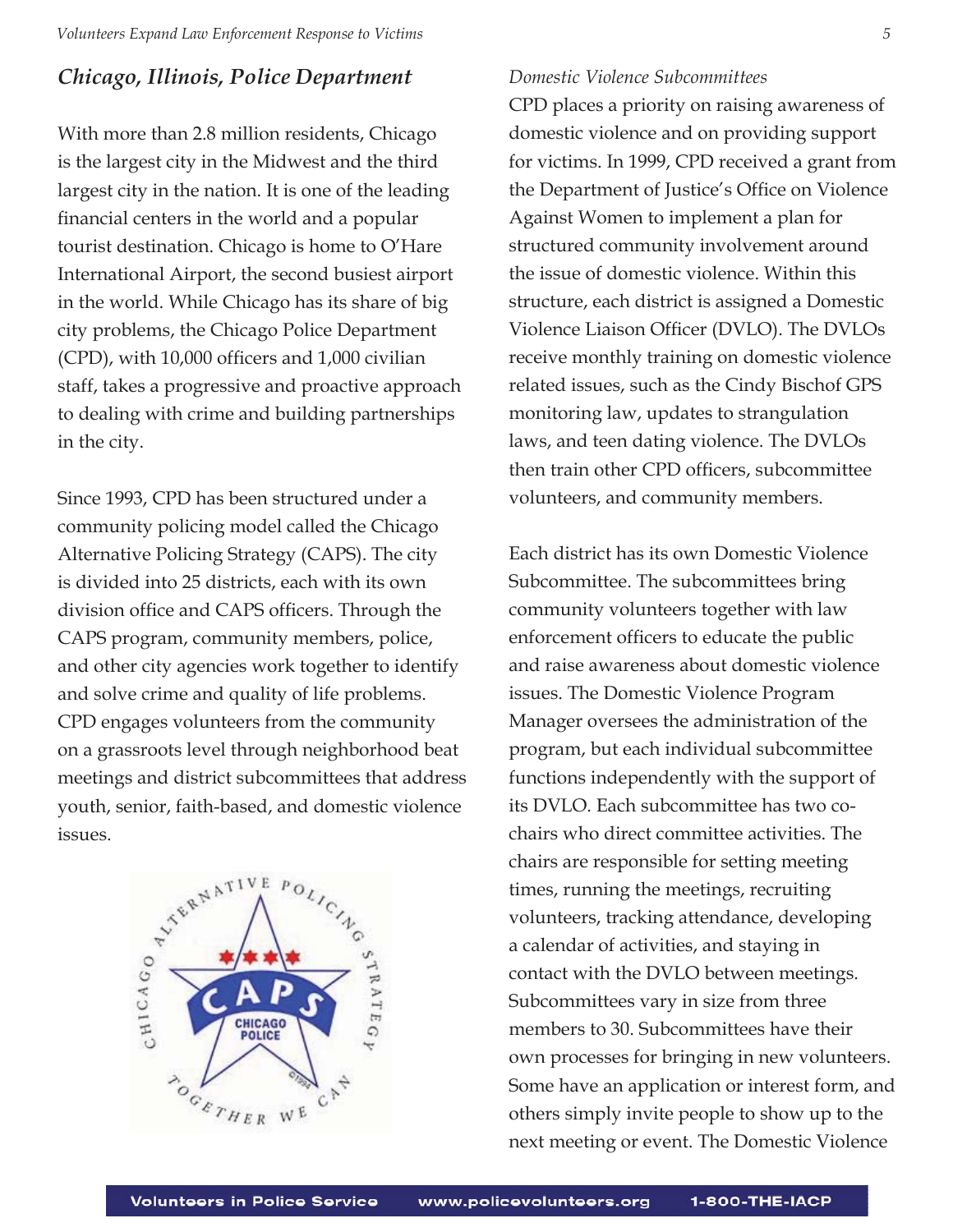Program Manager typically offers two trainings per year for subcommittee members from all districts. District subcommittee chairs can request additional training on a variety of topics and issues related to domestic violence for their committee members or a community partner.

### *Outreach Events*

In 2009, CPD received more than 200,000 domestic violence-related calls for service; an average of 593 calls per day. Each district subcommittee plans its own events to promote awareness of the rights and resources available to domestic violence victims. Each subcommittee holds two community events per year; though often committees will choose to do more. Many events are held in April in recognition of Child Abuse Awareness Month and in October in recognition of Domestic Violence Awareness Month. More than 20 events were held in October, 2010. Subcommittee members are encouraged to be creative in planning events and thinking about ways to meet the needs and engage the interests of residents in their district. Many volunteers represent multicultural communities, persons with disabilities, and the Lesbian, Gay, Bisexual, and Transgender community. Often subcommittees make a targeted effort to reach out to these groups. Recent events included: a baby blanket making marathon held at a local fabric store at which information about signs of child abuse was shared along with a craft lesson; a women's self-defense workshop; a prom fashion show offering teen dating violence education; movie and discussion nights featuring a film involving domestic violence issues; health and resource fairs; and walk-a-thons or community dog walks to raise awareness. In neighborhoods with

high call volume, subcommittee members and volunteers often take to the streets in a "Beat Blitz," saturating the area with information about domestic violence by handing out flyers, signs, and resource cards at businesses, community centers, and to individuals.

During outreach events, community volunteers provide educational resources and referrals, but do not offer direct counseling to victims. However, many volunteers work for domestic violence related agencies and are professionally trained in domestic violence counseling. Subcommittees try to staff events so that there is always a professional on hand to talk with victims should the need arise. To develop community partnerships and raise awareness of domestic violence resources, subcommittees often support the events of local domestic violence agencies or invite the agencies to share information at CPD events. With officers, community organizations, subcommittee volunteers, and residents working together, CPD maintains a broad network to help victims access services and to spread that message that domestic violence will not be tolerated in Chicago.